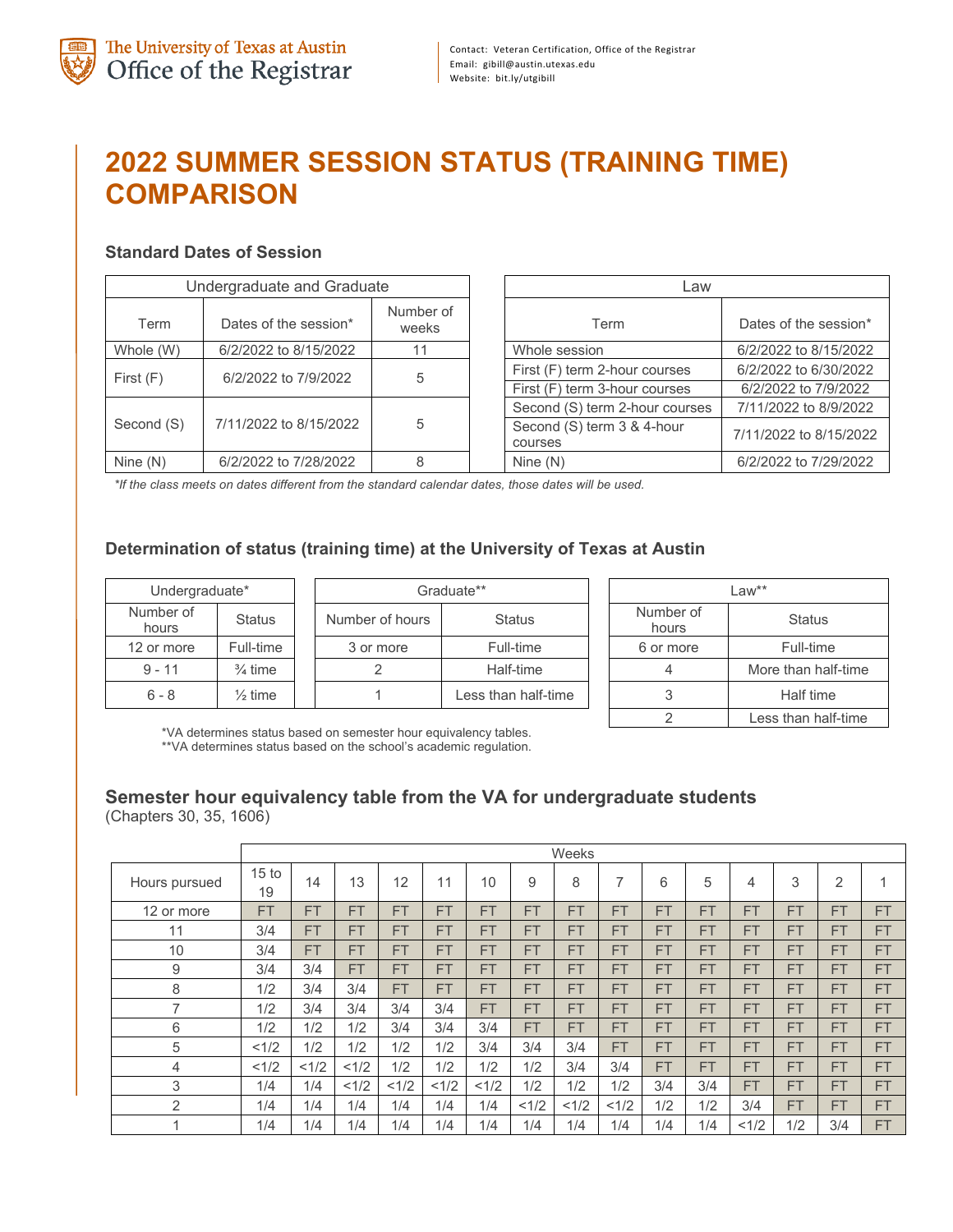### **Semester hour equivalency table from the VA for students receiving Post 9/11**

(Shaded portion indicates greater than 50% and eligible for Monthly Housing Allowance (MHA)/ Basic Allowance for Housing (BAH) for undergraduates)

|                                 | Weeks |                          |                          |                          |                             |                          |                          |                          |                          |                          |                          |                          |
|---------------------------------|-------|--------------------------|--------------------------|--------------------------|-----------------------------|--------------------------|--------------------------|--------------------------|--------------------------|--------------------------|--------------------------|--------------------------|
| Hours<br>Pursued                | 14    | 13                       | 12                       | 11                       | 10                          | 9                        | 8                        | $\overline{ }$           | 6                        | 5                        | 4                        | 3                        |
| 10                              | 12.9  | $\overline{\phantom{a}}$ | $\overline{\phantom{0}}$ | $\overline{\phantom{a}}$ | $\overline{\phantom{a}}$    | $\overline{\phantom{a}}$ | $\overline{\phantom{a}}$ | $\overline{\phantom{a}}$ | ۰                        | $\overline{\phantom{a}}$ | -                        | $\overline{\phantom{a}}$ |
| 9                               | 11.6  | 12.5                     | -                        | $\overline{\phantom{0}}$ | $\overline{\phantom{a}}$    | $\overline{\phantom{0}}$ | $\overline{\phantom{a}}$ | $\overline{\phantom{a}}$ | $\overline{\phantom{0}}$ | $\overline{\phantom{a}}$ | -                        | $\overline{\phantom{a}}$ |
| 8                               | 10.3  | 11.1                     | 12                       | 13.1                     | $\overline{\phantom{a}}$    | $\overline{\phantom{a}}$ | $\overline{\phantom{a}}$ | $\overline{\phantom{a}}$ | $\overline{\phantom{0}}$ | $\overline{\phantom{a}}$ | -                        | $\overline{\phantom{a}}$ |
| $\overline{ }$                  | 9     | 9.7                      | 10.5                     | 11.5                     | 12.6                        | $\overline{\phantom{0}}$ | $\overline{\phantom{a}}$ | $\overline{\phantom{a}}$ | $\overline{\phantom{0}}$ | $\overline{\phantom{a}}$ | -                        | $\overline{\phantom{a}}$ |
| 6                               | 7.7   | 8.3                      | 9                        | 9.8                      | 10.8                        | 12                       | 13.5                     | $\overline{\phantom{a}}$ | $\overline{\phantom{a}}$ | $\overline{\phantom{a}}$ | $\overline{\phantom{a}}$ | $\overline{\phantom{a}}$ |
| 5                               | 6.4   | 6.9                      | 7.5                      | 8.2                      | 9                           | 10                       | 11.2                     | 12.9                     | -                        | $\overline{\phantom{a}}$ | -                        | $\overline{\phantom{a}}$ |
| 4                               | 5.1   | 5.5                      | 6                        | 6.5                      | 7.2                         | 8                        | 9                        | 10.3                     | 12                       | 14.4                     | $\overline{\phantom{0}}$ | $\overline{\phantom{a}}$ |
| 3                               | 3.9   | 4.1                      | 4.5                      | 4.9                      | 5.4                         | 6                        | 6.7                      | 7.7                      | 9                        | 10.8                     | 13.5                     | $\overline{\phantom{a}}$ |
| 2                               | 2.6   | 2.8                      | 3                        | 3.3                      | 3.6                         | 4                        | 4.5                      | 5.1                      | 6                        | 7.2                      | 9                        | 12                       |
| $\cdot$ $\cdot$ $\cdot$ $\cdot$ | 1.3   | 1.4<br>$\cdots$          | 1.5                      | 1.6                      | 1.8<br>$\sim$ $\sim$ $\sim$ | 2                        | 2.2                      | $2.6\,$                  | 3                        | 3.6                      | 4.5                      | 6                        |

Undergraduate rate of pursuit = (credit hour equivalents  $\div$  12)  $\times$  100 Graduate rate of pursuit = (credit hour equivalents  $\div$  3)  $\times$  100

Law rate of pursuit = (credit hour equivalents  $\div$  6)  $\times$  100

VA pays housing MHA/BAH based on the rate of pursuit rounded to the nearest multiple of ten.

## **Steps to determine MHA/BAH rate for Post 9/11 students:**

- You must be certified for greater than 50% rate of pursuit to qualify for MHA/BAH.
- Rate of pursuit will be rounded to the nearest multiple of ten.
- You will be paid at the percentage you are eligible.
- 1) Determine the number of weeks in a term: Count the number of days in the enrollment period (first day through last day of finals) and divide by seven. Disregard a remainder of three days or less and add a full week if four or more days.

#### *Example: First summer = 38 days ÷ 7 = 5 weeks, 3 days (5 weeks*)

- 2) Convert credit hours for a short term to credit hour equivalents:
	- a) The number of hours enrolled multiplied by 18 divided by the number of class weeks = credit hour equivalents.

*Example: 3 hours in the first summer session: (3 × 18) ÷ 5 = 10.8 credit hour equivalents*

- b) You must meet the following enrollment to be considered fulltime in the summer semester:
	- i) Undergraduate = 12 hours
	- ii) Graduate = 3 hours
	- iii) Law  $= 6$  hours